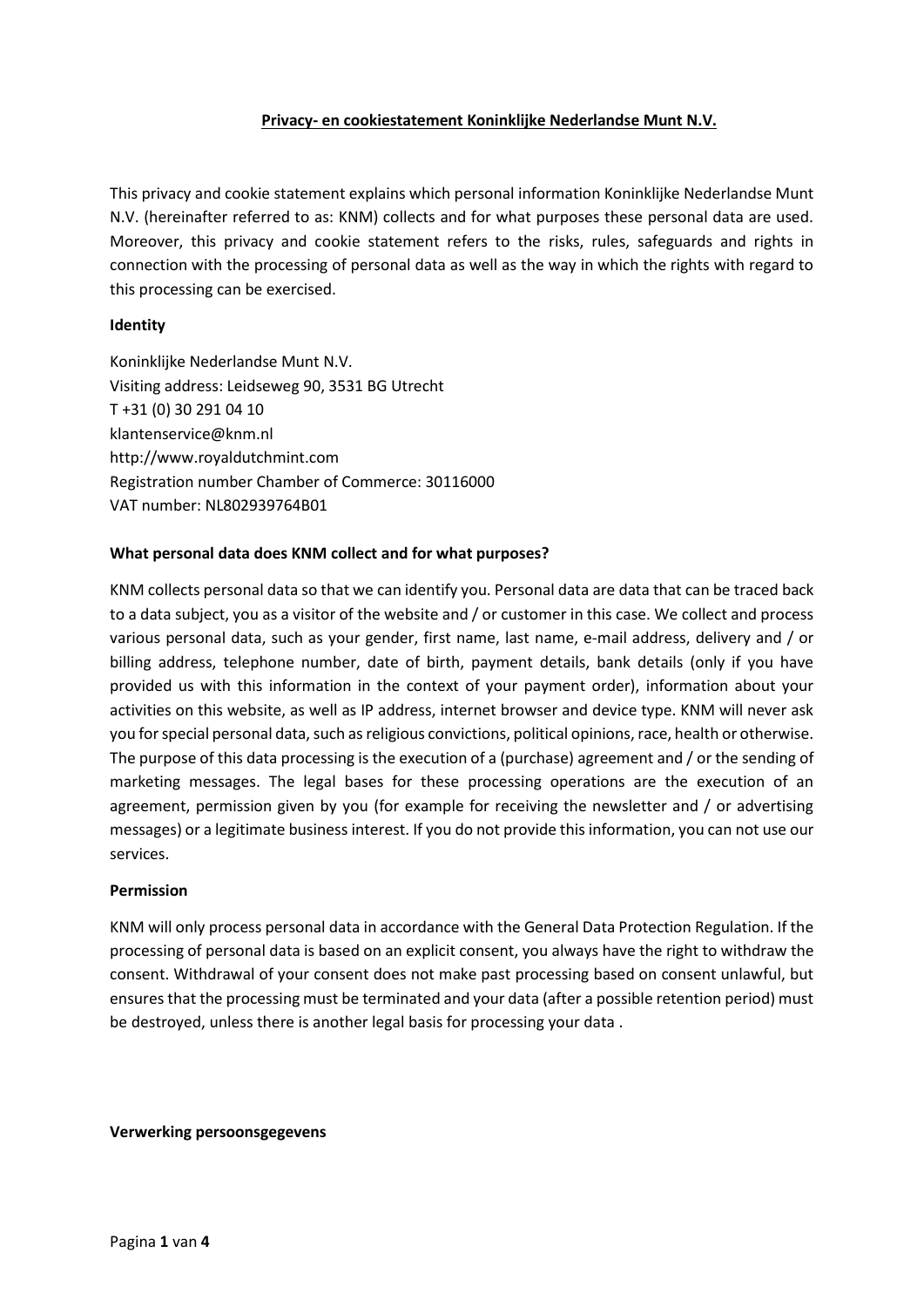The processing of personal data is necessary for the performance of its work and in connection with a legal obligation that rests on KNM. The processing of personal data does not take place solely on the basis of automated processing.

## **Bewaartermijn persoonsgegevens**

KNM will not retain the personal data for longer than is necessary for the purpose for which they were collected. The period during which the personal data will be stored will be based on the following criteria:

- Administrative and financial data (including personal data): seven years from the moment of recording;
- Other data (including any personal data): five years from the moment of recording.

# **The recipients of the personal data**

KNM does not provide the personal data to third parties other than our processors without your permission, a third country or an international organization, unless KNM is obliged to do so by law or a court decision.

## **Rights involved**

You have a number of rights under the General Data Protection Regulation. You have the right to request access to your personal data. You can also request us to improve, supplement, delete or protect your personal data. You also have the right to object to the processing of your personal data. Finally, you can request to transfer your personal data if the processing is for consent and the softening is done through automated processes. We will process your request no later than four weeks after you submit it. You can submit a complaint to the Dutch Data Protection Authority, if you find this necessary.

### **Cookies and Google Analytics**

Use is made on this website of techniques that increase the user-friendliness and that make the website as interesting as possible for every visitor. Examples of these techniques are cookies and scripts (hereinafter referred to as: cookies). A cookie is a small text file that is sent to your computer when you visit a website. The cookies can not be used to identify you. With the help of these cookies, it can be ensured, among other things, that you do not repeatedly receive or need to enter the same information when you visit www.royaldutchmint.com. This makes it easier to use our website and we can use cookies to make relevant offers to you based on the interest shown on www.royaldutchmint.com. It also allows us to gather information about the use of our online services. You have the option to set your browser in such a way that cookies are refused. The disadvantage, however, is that this may negatively affect the performance and use of the website.

The Royal Dutch Mint [/ www.royaldutchmint.com](http://www.royaldutchmint.com/) places the following cookies:

### - Cookies for agreement

www.rpyaldutchmint.com places cookies and reads data that are necessary for entering into or settling an agreement with customers.

- Cookies for delivery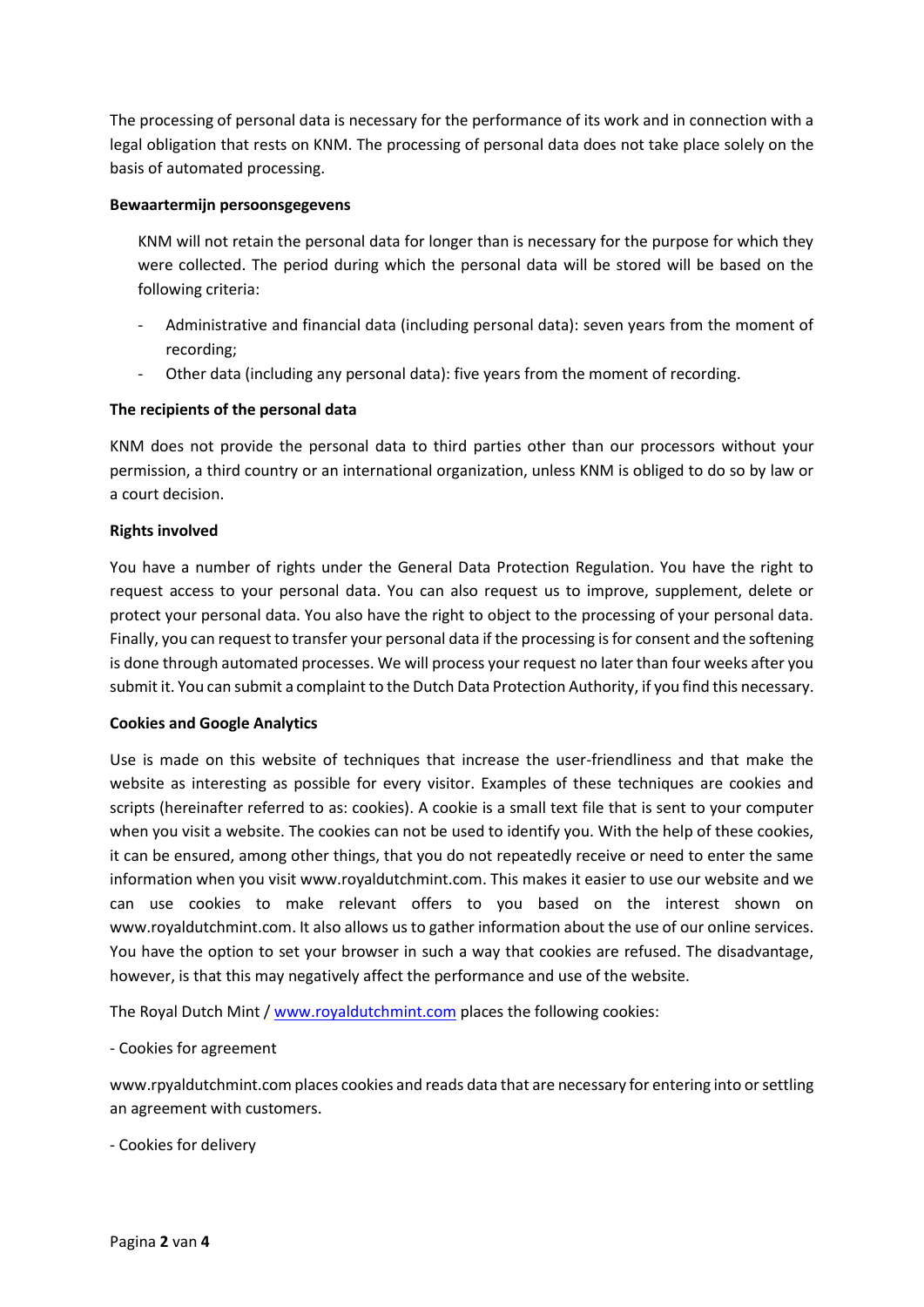www.royaldutchmint.com places cookies or reads data that are necessary for the delivery of a service requested by the user (customer).

- Cookies for communication

www.royaldutchmint.com places cookies or reads data that aim to enable communication about an electronic network.

- Cookies without processing

www.royaldutchmint.com places cookies or reads data that track the behavior of the user on my own website in order to improve the quality and effectiveness of my website. These cookies do not contain personal data.

## - Cookies from third parties

www.royaldutchmint.com places cookies or reads data from third parties or third parties can read information from the user of my website, whereby (presumably) the behavior of the consumer across multiple websites (not just www.royaldutchmint.com) can be followed.

## - Cookies that follow the customer

www.royaldutchmint.com places cookies or reads data that follows the behavior of the visitor. These cookies do not contain personal data that can be directly traced back to an individual. These cookies are used, for example, to be able to make personalized offers in newsletters.

- Cookies for statistics / analysis (in Google Analytics)

To determine which parts of www.royaldutchmint.com are most interesting to our visitors, we continuously try to measure how many visitors come to our website and what is viewed the most. We use cookies for this. Statistics are generated from the information we collect. This enables us to make the structure, navigation and content of the website as user-friendly as possible. We do not reduce the statistics and other reports to persons.

If you want websites to not place cookies at all, you can adjust your browser settings so that you receive a warning before cookies are placed. You can also adjust the settings so that your browser refuses all cookies or only cookies from third parties. You can also delete the cookies that have already been placed. Make sure you adjust the settings separately for each browser and computer you use.

### **Security of personal data**

KNM respects the rules of the General Data Protection Regulation when using the personal data. KNM, by securing that data, ensures that these data are kept secret. In doing so, the KNM will in any case observe the following measures:

a. A secure connection is used on the page where you provide personal data.

b. Passwords are always saved in a hash.

c. Sending personal data by e-mail is done via a secure connection.

d. We take technical and organizational measures to prevent data loss or unlawful processing (such as attacks). We therefore guarantee an appropriate level of security and periodically test our site.